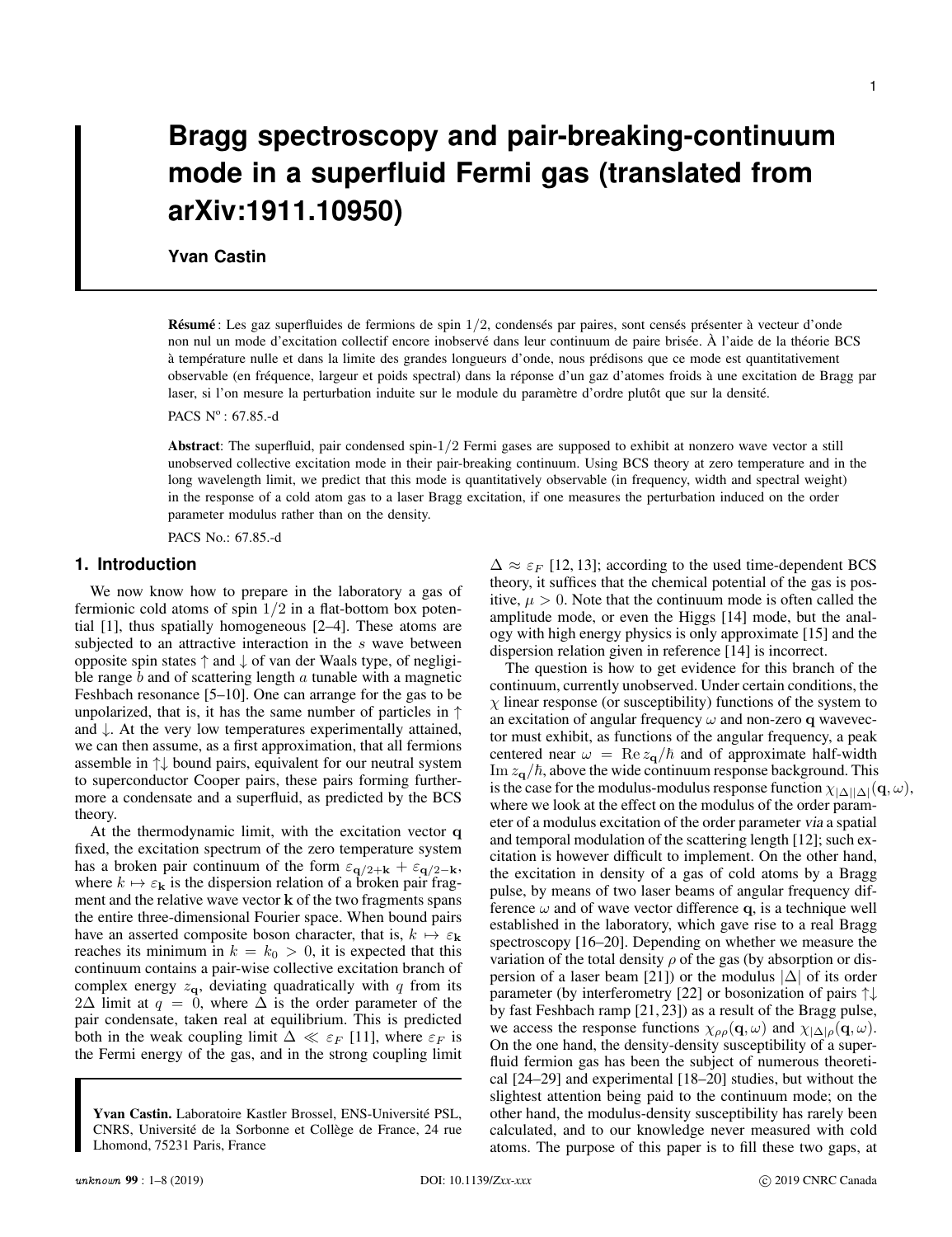least theoretically.

# **2. Response Functions in BCS Theory**

Our pairwise condensed fermion gas, initially prepared at equilibrium at zero temperature, is subjected to density excitation, that is, to a perturbation of its Hamiltonian of the form

$$
\hat{W}(t) = \int d^3r \, U(\mathbf{r}, t) \sum_{\sigma = \uparrow, \downarrow} \hat{\psi}_{\sigma}^{\dagger}(\mathbf{r}) \hat{\psi}_{\sigma}(\mathbf{r}) \tag{1}
$$

where the real potential  $U(\mathbf{r}, t)$  depends on time and space, and the  $\hat{\psi}_{\sigma}(\mathbf{r})$  and  $\hat{\psi}_{\sigma}^{\dagger}(\mathbf{r})$  field operators, written in Schrödinger's picture, annihilate and create a fermion in the spin state  $\sigma$  at the point r and obey the usual fermionic anticommutation relations. When  $U(\mathbf{r}, t)$  is weak enough or applied for a short enough time, the system's response to an observable  $\hat{O}$  is linear, ie the deviation  $\delta\langle\hat{O}\rangle$  from the average value of  $\hat{O}$  to its equilibrium value is a linear functional of  $U$ , described by a susceptibility  $\chi_{O\rho}$ . We limit ourselves here to two observables, the total density  $\rho$  and the modulus  $|\Delta|$  of the complex order parameter  $\Delta$  defined in reference [30]:

$$
\delta \rho(\mathbf{r},t) = \int d^3 r' \int dt' \chi_{\rho \rho}(\mathbf{r} - \mathbf{r}', t - t') U(\mathbf{r}', t') \qquad (2)
$$

$$
\delta|\Delta|(\mathbf{r},t) = \int \mathrm{d}^3 r' \int \mathrm{d}t' \chi_{|\Delta|\rho}(\mathbf{r}-\mathbf{r}',t-t')U(\mathbf{r}',t') \quad (3)
$$

As the initial state of the system is stationary and spatially homogeneous, the susceptibilities depend only on the difference of time and position; they are also causal and therefore retarded (zero if  $t < t'$ ). In practice, the Bragg excitation mentioned in the introduction corresponds to the lightshift potential  $U(\mathbf{r}, t) = U_0 e^{i(\mathbf{q} \cdot \mathbf{r} - \omega t)} + \text{cc}$ , where the amplitude  $U_0$  is complex. It gives access, as shown by the insertion of  $U(\mathbf{r}, t)$  in (2) and (3), to the spatiotemporal Fourier transform of susceptibilities:

$$
\chi(\mathbf{q},\omega) \equiv \int d^3r \int dt \,\mathrm{e}^{\mathrm{i}[(\omega+i\eta)t-\mathbf{q}\cdot\mathbf{r}]} \chi(\mathbf{r},t) \qquad (\eta \to 0^+) \tag{4}
$$

The factor  $e^{-\eta t}$  ensuring the convergence of the integral over time is usual for retarded Green functions [31].

To obtain an approximate expression of susceptibilities using time-dependent BCS variational theory, it is convenient to use a cubic lattice model of steps  $b$  in the quantization volume  $[0, L]^3$  with periodic boundary conditions, by making b tend to zero and  $\overline{L}$  tend to infinity at the end of the calculations. The fermions of mass  $m$  have the free space dispersion relation  $\mathbf{k} \mapsto E_{\mathbf{k}} = \hbar^2 k^2 / 2m$  on the first Brillouin zone  $\mathcal{D} =$  $[-\pi/b, \pi/b]^3$ , and it is extended by periodicity beyond. They interact by the contact binary potential  $V(\mathbf{r}_i, \mathbf{r}_j) = g_0 \delta_{\mathbf{r}_i, \mathbf{r}_j} / b^3$ , with a bare coupling constant  $g_0$  adjusted to reproduce the scattering length a of the experiment [32, 33]:  $1/g_0 = 1/g$  –  $\int_{\mathcal{D}} \frac{d^3k}{(2\pi)^3} \frac{1}{2E_k}$  where  $g = 4\pi \hbar^2 a/m$  is the effective coupling constant. The grand canonical ground state of the gas of chemical potential  $\mu$  is approximated by the usual state  $|\psi_0\rangle$ , a coherent state of pairs breaking  $U(1)$  symmetry: this is the vacuum of the fermionic quasi-particle annihilation operators  $\hat{\gamma}_{\mathbf{k}\sigma}$ 

defined below. The BCS variational ansatz extends to the timedependent case [34], and the order parameter is simply

$$
\Delta(\mathbf{r},t) = g_0 \langle \psi(t) | \hat{\psi}_+(\mathbf{r}) \hat{\psi}_\uparrow(\mathbf{r}) | \psi(t) \rangle \tag{5}
$$

To obtain  $\chi(\mathbf{q}, \omega)$ , the simplest is to consider a percussive excitation in time with a well-defined non-zero wave vector,  $U(\mathbf{r}, t) =$  $\hbar \epsilon \cos(\mathbf{q} \cdot \mathbf{r}) \delta(t)$ , with  $\epsilon \to 0$ . The time-dependent perturbation theory gives the state vector just after the perturbation to first order in  $\epsilon$ :

$$
|\psi(0^{+})\rangle \simeq \left[1 - i\epsilon \int d^{3}r \cos(\mathbf{q} \cdot \mathbf{r}) \sum_{\sigma} \hat{\psi}_{\sigma}^{\dagger}(\mathbf{r}) \hat{\psi}_{\sigma}(\mathbf{r})\right] |\psi(0^{-})\rangle
$$

$$
\simeq \left[1 + \frac{i\epsilon}{2} \sum_{\mathbf{k}} (U_{+}V_{-} + U_{-}V_{+}) (\hat{\gamma}_{+}^{\dagger} \hat{\gamma}_{-+}^{\dagger} + \mathbf{q} \leftrightarrow -\mathbf{q})\right] |\psi_{0}\rangle \quad (6)
$$

Here, the indices + and – refer to the wave numbers  $q/2$  + **k** and  $\mathbf{q}/2 - \mathbf{k}$ , the coefficients  $U_{\mathbf{k}} = \left[\frac{1}{2}(1 + \xi_{\mathbf{k}}/\varepsilon_{\mathbf{k}})\right]^{1/2}$ and  $V_{\mathbf{k}} = [\frac{1}{2}(1 - \xi_{\mathbf{k}}/\varepsilon_{\mathbf{k}})]^{1/2}$  are the amplitudes of the quasiparticle modes on particles and holes, and  $\mathbf{k} \mapsto \varepsilon_{\mathbf{k}} = (\xi_{\mathbf{k}}^2 + \xi_{\mathbf{k}}^2)$  $(\Delta^2)^{1/2}$  is their BCS dispersion relation, with  $\xi_{\mathbf{k}} = E_{\mathbf{k}} - \mu + \epsilon$  $g_0 \rho/2$ . <sup>1</sup> The evolution of density and order parameter for a very weak coherent state of quasiparticle pairs as (6) was calculated with time-dependent BCS theory [35, 36]; by particularizing the general expressions of reference [13], we find for  $t > 0$ :

$$
\begin{pmatrix} 2i\Delta(\delta\theta)_{\mathbf{q}}(t) \\ 2(\delta|\Delta|)_{\mathbf{q}}(t) \\ (\delta\rho)_{\mathbf{q}}(t) \end{pmatrix} = (-i\epsilon) \int_{i\eta+\infty}^{i\eta-\infty} \frac{dz}{2i\pi} \frac{e^{-izt/\hbar}}{M(z,\mathbf{q})} \begin{pmatrix} \Sigma_{13}(z,\mathbf{q}) \\ \Sigma_{23}(z,\mathbf{q}) \\ \Sigma_{33}(z,\mathbf{q}) \end{pmatrix}
$$
(7)

where  $\theta(\mathbf{r}, t) = \arg \Delta(\mathbf{r}, t)$  is the phase of the order parameter and  $X_{q}$  is the Fourier coefficient of  $X(\mathbf{r})$  on the plane wave  $e^{i\mathbf{q}\cdot\mathbf{r}}$ . We had to introduce the  $3 \times 3$  matrix, function of the complex energy  $z$  in the upper half-plane and of the wave number,

$$
M(z, \mathbf{q}) = \begin{pmatrix} \Sigma_{11}(z, \mathbf{q}) & \Sigma_{12}(z, \mathbf{q}) & -g_0 \Sigma_{13}(z, \mathbf{q}) \\ \Sigma_{12}(z, \mathbf{q}) & \Sigma_{22}(z, \mathbf{q}) & -g_0 \Sigma_{23}(z, \mathbf{q}) \\ \Sigma_{13}(z, \mathbf{q}) & \Sigma_{23}(z, \mathbf{q}) & 1 - g_0 \Sigma_{33}(z, \mathbf{q}) \end{pmatrix}
$$
(8)

described by the six independent coefficients:

$$
\Sigma_{11}(z, \mathbf{q}) = \int_{\mathcal{D}} \frac{d^3 k}{(2\pi)^3} \frac{(\varepsilon_+ + \varepsilon_-)(\varepsilon_+ \varepsilon_- + \xi_+ \xi_- + \Delta^2)}{2\varepsilon_+ \varepsilon_- [z^2 - (\varepsilon_+ + \varepsilon_-)^2]} + \frac{1}{2\varepsilon_{\mathbf{k}}}
$$
  
\n
$$
\Sigma_{22}(z, \mathbf{q}) = \int_{\mathcal{D}} \frac{d^3 k}{(2\pi)^3} \frac{(\varepsilon_+ + \varepsilon_-)(\varepsilon_+ \varepsilon_- + \xi_+ \xi_- - \Delta^2)}{2\varepsilon_+ \varepsilon_- [z^2 - (\varepsilon_+ + \varepsilon_-)^2]} + \frac{1}{2\varepsilon_{\mathbf{k}}}
$$
  
\n
$$
\Sigma_{33}(z, \mathbf{q}) = \int_{\mathcal{D}} \frac{d^3 k}{(2\pi)^3} \frac{(\varepsilon_+ + \varepsilon_-)(\varepsilon_+ \varepsilon_- - \xi_+ \xi_- + \Delta^2)}{2\varepsilon_+ \varepsilon_- [z^2 - (\varepsilon_+ + \varepsilon_-)^2]}
$$
  
\n
$$
\Sigma_{12}(z, \mathbf{q}) = \int_{\mathcal{D}} \frac{d^3 k}{(2\pi)^3} \frac{z(\xi_+ \varepsilon_- + \xi_- \varepsilon_+)}{2\varepsilon_+ \varepsilon_- [z^2 - (\varepsilon_+ + \varepsilon_-)^2]}
$$
  
\n
$$
\Sigma_{13}(z, \mathbf{q}) = \int_{\mathcal{D}} \frac{d^3 k}{(2\pi)^3} \frac{z(\varepsilon_+ - z^2 - (\varepsilon_+ + \varepsilon_-)^2)}{2\varepsilon_+ \varepsilon_- [z^2 - (\varepsilon_+ + \varepsilon_-)^2]}
$$
  
\n
$$
\Sigma_{23}(z, \mathbf{q}) = \int_{\mathcal{D}} \frac{d^3 k}{(2\pi)^3} \frac{\Delta(\varepsilon_+ + \varepsilon_-)(\xi_+ + \xi_-)}{2\varepsilon_+ \varepsilon_- [z^2 - (\varepsilon_+ + \varepsilon_-)^2]}
$$

1. It was necessary to use the modal expansions of the field operators,  $\hat{\psi}_{\uparrow}(\mathbf{r}) = L^{-3/2} \sum_{\mathbf{k}} (\hat{\gamma}_{\mathbf{k}\uparrow} U_{\mathbf{k}} - \hat{\gamma}^{\dagger}_{-\mathbf{k}\downarrow} V_{\mathbf{k}}) e^{i\mathbf{k}\cdot\mathbf{r}}$  and  $\hat{\psi}_{\downarrow}(\mathbf{r}) =$  $L^{-3/2}\sum_{\mathbf{k}}(\hat{\gamma}_{\mathbf{k}\downarrow}U_{\mathbf{k}}+\hat{\gamma}_{-\mathbf{k}\uparrow}^{\dagger}V_{\mathbf{k}})e^{\mathrm{i}\mathbf{k}\cdot\mathbf{r}}.$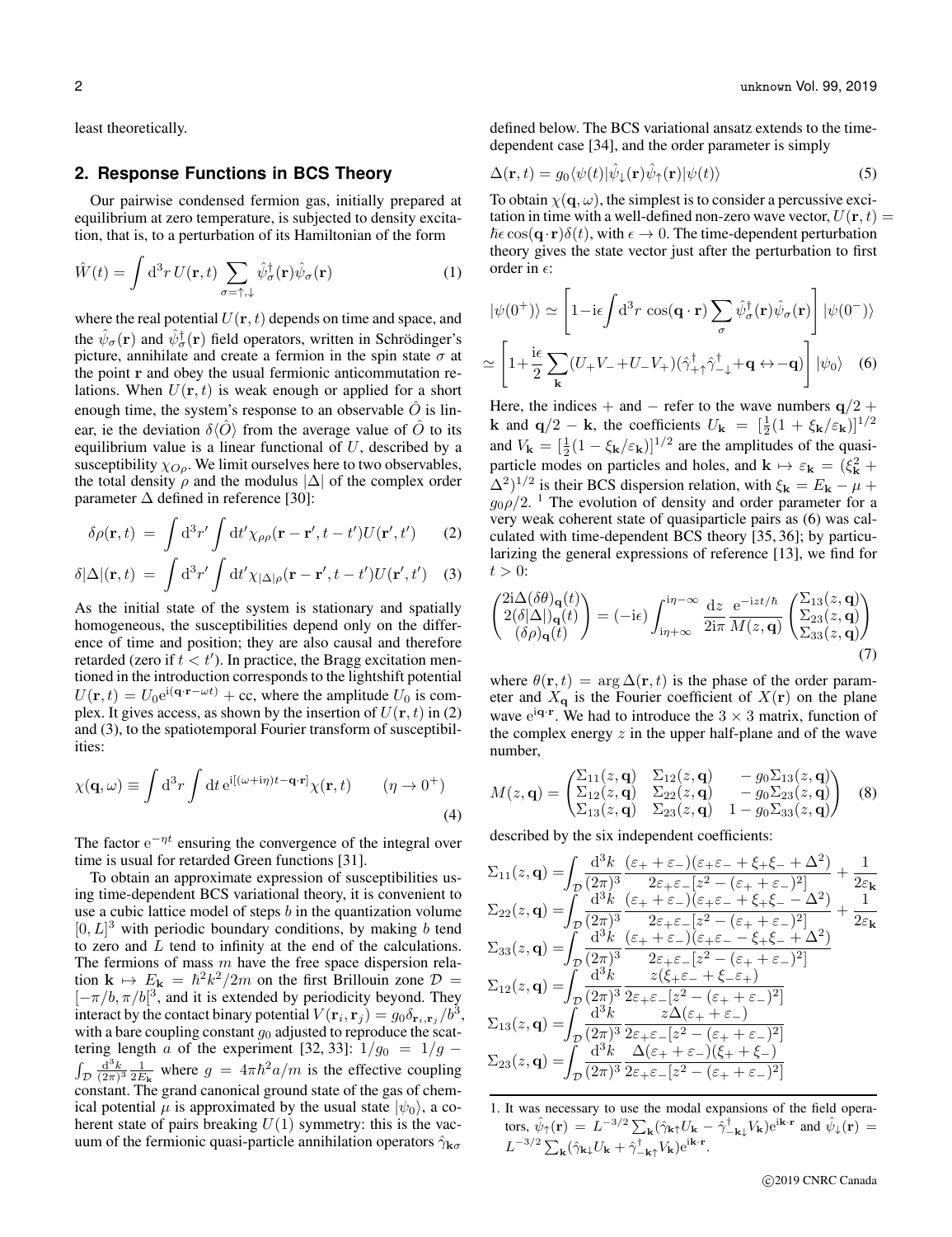Specializing (2) and (3) to the percussive excitation considered, it comes easily for our lattice model:

$$
\chi_{\rho\rho}(\mathbf{q},\omega) = (0,0,1) \cdot \frac{2}{M(z,\mathbf{q})} \left. \left. \begin{pmatrix} \Sigma_{13}(z,\mathbf{q}) \\ \Sigma_{23}(z,\mathbf{q}) \\ \Sigma_{33}(z,\mathbf{q}) \end{pmatrix} \right|_{z=\hbar\omega+i\eta} \tag{9}
$$

$$
\chi_{|\Delta|\rho}(\mathbf{q},\omega) = (0,1,0) \cdot \frac{1}{M(z,\mathbf{q})} \left. \left( \frac{\Sigma_{13}(z,\mathbf{q})}{\Sigma_{23}(z,\mathbf{q})} \right) \right|_{z=\hbar\omega+i\eta} (10)
$$

This we will use for a continuous space in what follows.

#### **3. In the BEC-BCS crossover**

In the one-parameter space measuring the strength of the interactions, what we call the BEC-BCS crossover is the intermediate zone between the strong attraction limit  $k_F a \rightarrow$ 0 <sup>+</sup>, where the ground state of the system is a Bose-Einstein condensate (BEC) of  $\uparrow\downarrow$  dimers of size a small compared to the mean distance between particles, and the limit of low attraction  $k_F a \rightarrow 0^-$ , where the ground state is a BCS state of bound pairs  $\uparrow \downarrow$  of size  $\xi \approx \hbar^2 k_F / m\Delta$  much larger than the interatomic distance. Here  $k_F = (3\pi^2 \rho)^{1/3}$  is the Fermi wave number of the gas. The crossover thus corresponds to the regime  $1 \leq k_F |a|$ , which is also the one in which the superfluid fermionic cold atomic gases are prepared in practice, to avoid high losses of particles by three-body collision in the BEC limit and too low critical temperatures in the BCS limit.

However, our lattice model must always have a lattice spacing  $b \ll 1/k_F$  to reproduce the physics of continuous space. So we also have  $b \ll |a|$ , and we are led to make b tend to zero at fixed scattering length. We then replace the first Brillouin zone  $D$  with the whole Fourier space  $\mathbb{R}^3$ . In the definition of  $\Sigma_{ij}$ , this does not lead to any ultraviolet divergence; this triggers one in the expression of  $1/g_0$ , which makes  $g_0$  tend to zero in the matrix (8):

$$
g_0 \to 0 \tag{11}
$$

The dispersion relation of BCS excitations is reduced to  $\varepsilon_k$  =  $[(E_k - \mu)^2 + \Delta^2]^{1/2}$ ; it has a minimum  $\Delta$  at a wave number  $k_0 > 0$ , and the gas has a continuum collective excitation branch starting at 2 $\Delta$  [12, 13], when the chemical potential  $\mu$  $is > 0$ , which we will assume now. Similarly, the expressions (9) and (10) of susceptibilities are simplified as follows:

$$
\chi_{\rho\rho} = \frac{2 \begin{vmatrix} \Sigma_{11} & \Sigma_{12} & \Sigma_{13} \\ \Sigma_{12} & \Sigma_{22} & \Sigma_{23} \\ \Sigma_{13} & \Sigma_{23} & \Sigma_{33} \end{vmatrix}}{\begin{vmatrix} \Sigma_{11} & \Sigma_{12} \\ \Sigma_{12} & \Sigma_{22} \end{vmatrix}}, \quad \chi_{|\Delta|\rho} = \frac{\begin{vmatrix} \Sigma_{11} & \Sigma_{13} \\ \Sigma_{12} & \Sigma_{23} \end{vmatrix}}{\begin{vmatrix} \Sigma_{11} & \Sigma_{12} \\ \Sigma_{12} & \Sigma_{22} \end{vmatrix}}
$$
\n(12)

where  $|A|$  is the determinant of the matrix A, and where we have made implicit the dependence of  $\chi$  on  $({\bf q}, \omega)$  and  $\Sigma_{ij}$  on  $(z, q)$  to lighten the notations. <sup>2</sup>

Let's look for the possible signature of the continuum mode in the low-wavenumber response functions,  $q \rightarrow 0$ , where the imaginary part of the complex energy  $z_{q}$  is the lowest. This is where the mode has a priori the best chance of emerging from the wide response background of the continuum as a narrow peak in the  $\omega$  domain. In this limit, under the condition  $q \ll k_0 \min(\Delta/\mu, (\mu/\Delta)^{1/2})$  [13], the continuum branch has a quadratic dispersion in  $q$ :

$$
z_{\mathbf{q}} = 2\Delta + \zeta_0 \frac{\hbar^2 q^2}{2m} \frac{\mu}{\Delta} + O(q^3)
$$
 (13)

The coefficient  $\zeta_0$  is a solution in the lower complex half-plane of a transcendental equation given in reference [12] (generalizing that of [11] to the BEC-BCS crossover); its real part is positive for  $\Delta/\mu$  < 1.21, and negative otherwise. Let's calculate the response functions on the real axis of angular frequencies near the continuum mode, by imposing the same wave number scale law as in (13):

$$
\hbar\omega \equiv 2\Delta + \nu \frac{\hbar^2 q^2}{2m} \frac{\mu}{\Delta} \qquad (\nu \in \mathbb{R}) \tag{14}
$$

that is, by making  $q$  tend to zero at an arbitrary fixed reduced frequency  $\nu$ . In the following, it will be convenient to set

$$
\zeta = \nu + i\eta \qquad (\eta \to 0^+) \tag{15}
$$

by analogy with  $z = \hbar \omega + i \eta$  in (9) and (10). The method for expanding the quantities  $\Sigma_{ij}$  in powers of q at fixed  $\nu$  is known [12]: it is not enough to naively expand the integrals on  $k$  under the sign sum in powers of  $q$ , but it is necessary to treat separately the wave vector shell k of thickness  $\propto q$  around the sphere  $k = k_0$ , which gives in general the dominant contribution: the energy denominators take extremely low values there, of the order of  $q^2$ .<sup>3</sup> The forms (12) would lead to rather long calculations because, at the dominant order in  $q$ , the first and the last column of determinants at the numerators are equivalent ( $\Sigma_{i3} \sim \Sigma_{1i}$ ,  $1 \leq i \leq 3$ ), which gives a zero result and forces us to get the subdominant orders of  $\Sigma_{ij}$ . We can fortunately perform clever linear combinations without changing the value of these determinants, subtracting the first column from the last one and then, only in  $\chi_{\rho\rho}$ , subtracting the first line from the third one:

$$
\chi_{\rho\rho} = \frac{2 \begin{vmatrix} \Sigma_{11} & \Sigma_{12} & \delta \Sigma_{13} \\ \Sigma_{12} & \Sigma_{22} & \delta \Sigma_{23} \\ \delta \Sigma_{13} & \delta \Sigma_{23} & \delta \Sigma_{33} \end{vmatrix}}{\begin{vmatrix} \Sigma_{11} & \Sigma_{12} \\ \Sigma_{12} & \Sigma_{22} \end{vmatrix}}, \chi_{|\Delta|\rho} = \frac{\begin{vmatrix} \Sigma_{11} & \delta \Sigma_{13} \\ \Sigma_{12} & \delta \Sigma_{23} \end{vmatrix}}{\begin{vmatrix} \Sigma_{11} & \Sigma_{12} \\ \Sigma_{12} & \Sigma_{22} \end{vmatrix}} (16)
$$

<sup>2.</sup> Indeed, the vector  $\mathbf{x} = M^{-1}\mathbf{s}$  is the solution of the system  $M\mathbf{x} =$ s, which one solves by the method of Cramer, with s the column vector of (9) and (10), to obtain its coordinates  $x_2$  and  $x_3$ .

<sup>3.</sup> After passing in spherical coordinates of axis q, one separates the domain of integration on the modulus  $k$  in the two components  $I = [1 - Aq, 1 + Aq]$  and  $J = \mathbb{R}^+ \setminus I$ , where  $A \gg 1$  is fixed. On J, we expand directly the integral in powers of  $q$  at fixed  $k$ . On  $I$ , we make the change of variable  $k = k_0 + qK$  then we expand the integral in powers of  $q$  at fixed  $K$ . We collect the contributions of I and J order by order in q, then we make A tend to  $+\infty$  in the coefficients of the monomials  $q^n$ . In the results (18), the contribution of *J* is negligible except in  $\delta \Sigma_{23}^{[2]}$  and  $\delta \Sigma_{33}^{[2,3]}$ .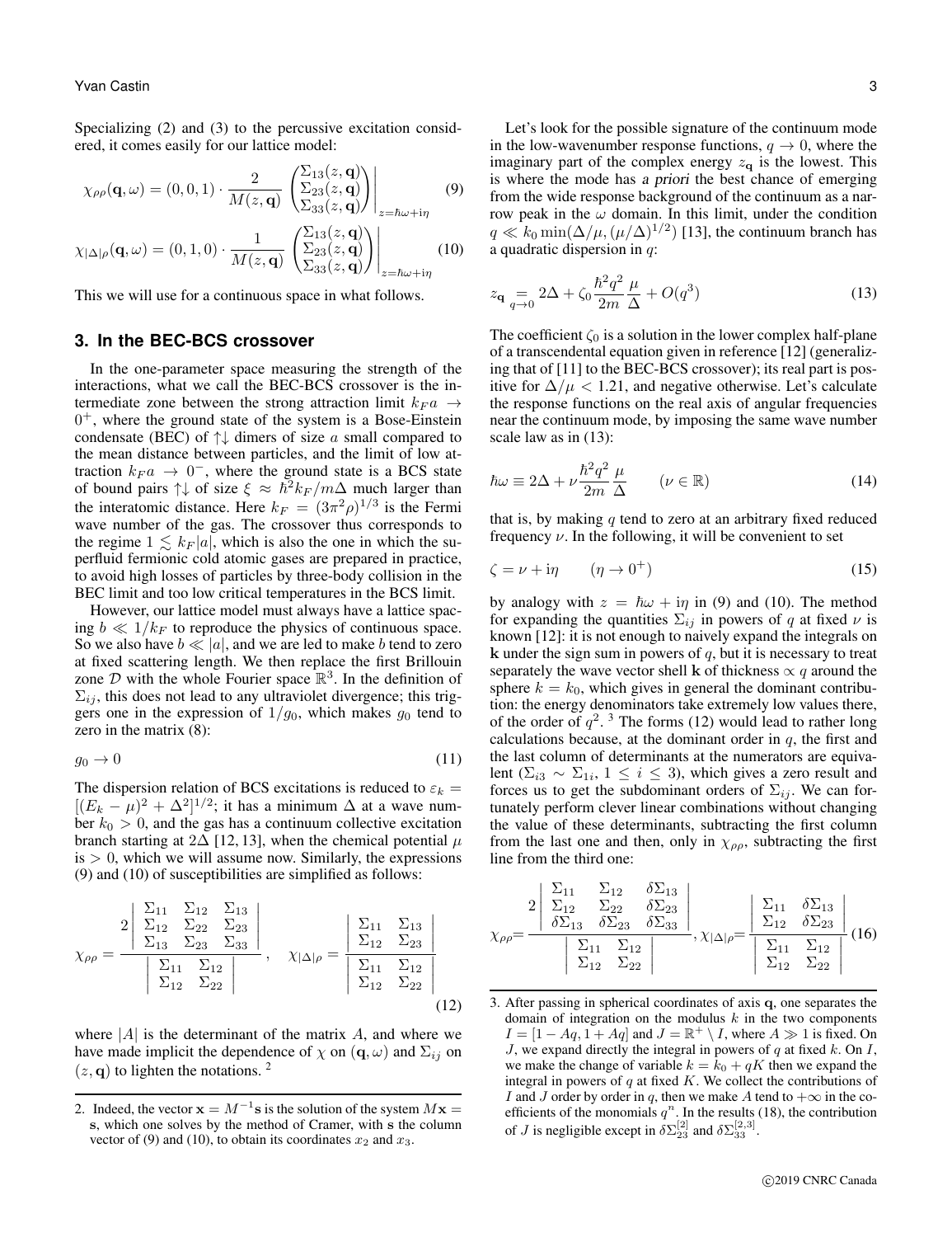with

$$
\delta \Sigma_{13} \equiv \Sigma_{13} - \Sigma_{11}, \delta \Sigma_{23} \equiv \Sigma_{23} - \Sigma_{12}, \delta \Sigma_{33} \equiv \Sigma_{33} + \Sigma_{11} - 2\Sigma_{13}
$$
\n(17)

We then expand these  $\delta \Sigma$  after recalculation of their integrand by linear combination of the integrands of  $\Sigma_{ij}$ . It suffices here to know the dominant order of  $\delta \Sigma$  and of the remaining  $\Sigma_{ij}$ , except for  $\delta \Sigma_{33}$  where the subleading order is required:

$$
\tilde{\Sigma}_{11}^{[-1]} = \frac{\tilde{\Delta}}{8i\pi} \sin \frac{1}{\sqrt{\zeta}}, \ \tilde{\Sigma}_{22}^{[1]} = \frac{\zeta \sin \frac{1}{\sqrt{\zeta}} + \sqrt{\zeta - 1}}{16i\pi\tilde{\Delta}},
$$
\n
$$
\tilde{\Sigma}_{12}^{[0]} = \frac{\sqrt{e^{2\tau} - 1}}{-(2\pi)^2} \left[ \text{Re}\,\Pi(e^{\tau}, ie^{\tau}) - \Pi(-e^{\tau}, ie^{\tau}) + \frac{K(ie^{\tau})}{\text{sh}\,\tau} \right],
$$
\n
$$
\delta \tilde{\Sigma}_{13}^{[1]} = \frac{i\sqrt{\zeta - 1}}{16\pi\tilde{\Delta}}, \ \delta \tilde{\Sigma}_{23}^{[2]} = \frac{(2/3 - \zeta)}{2\tilde{\Delta}^2} \tilde{\Sigma}_{12}^{[0]} - \frac{\sqrt{1 - e^{-2\tau}}}{24\pi^2} \times
$$
\n
$$
[E(ie^{\tau}) - e^{\tau} \operatorname{ch}\tau K(ie^{\tau})], \ \delta \tilde{\Sigma}_{33}^{[2]} = \frac{\sqrt{1 - e^{-2\tau}}}{24\pi^2\tilde{\Delta}} \times [E(ie^{\tau}) + \coth\tau K(ie^{\tau})], \ \delta \tilde{\Sigma}_{33}^{[3]} = \frac{(\zeta - 2)\sqrt{\zeta - 1} + \zeta^2 \sin \frac{1}{\sqrt{\zeta}}}{64i\pi\tilde{\Delta}^3} \ (18)
$$

where  $\check{\Sigma}_{ij}^{[n]}$  ( $\delta \check{\Sigma}_{ij}^{[n]}$ ) is the coefficient of  $\check{q}^n$  in the Taylor expansion of  $\check{\Sigma}_{ij}$  ( $\delta \check{\Sigma}_{ij}$ ). The first three identities are already in [12, 13]. The Czech accent indicates the rescaling of energies by  $\mu$  ( $\Delta = \Delta/\mu$ ), wave numbers by  $k_0$  ( $\check{q} = q/k_0$ ) and  $\Sigma_{ij}$  by  $k_0^3/\mu$ . The expressions of several integrals on k have been used in terms of complete elliptic integrals  $K$ ,  $E$  and  $\Pi$ of first, second and third kinds [37], in particular those given in reference [38], after putting sh  $\tau = 1/\Delta$  to abbreviate. <sup>4</sup> We finally get the low  $q$  behavior of response functions:

$$
\tilde{\chi}_{\rho\rho} \stackrel{\nu \text{ fixed}}{=} 2\tilde{q}^2 \delta \tilde{\Sigma}_{33}^{[2]} + 2\tilde{q}^3 \left[ \delta \tilde{\Sigma}_{33}^{[3]} \right] \n+ \frac{2\tilde{\Sigma}_{12}^{[0]} \delta \tilde{\Sigma}_{13}^{[1]} \delta \tilde{\Sigma}_{23}^{[2]} - \tilde{\Sigma}_{12}^{[1]} \delta \tilde{\Sigma}_{23}^{[1]2} - \tilde{\Sigma}_{11}^{[-1]} \delta \tilde{\Sigma}_{23}^{[2]} \left[ + O(\tilde{q}^4)(19) \right] \n\tilde{\Sigma}_{11}^{[-1]} \tilde{\Sigma}_{22}^{[1]} - \tilde{\Sigma}_{12}^{[0]2} \left[ + O(\tilde{q}^4)(19) \right] \n\tilde{\Sigma}_{11}^{\text{seed}} \tilde{q} \frac{\tilde{\Sigma}_{11}^{[-1]} \delta \tilde{\Sigma}_{23}^{[2]} - \tilde{\Sigma}_{12}^{[0]} \delta \tilde{\Sigma}_{13}^{[1]} + O(\tilde{q}^2)}{2} \qquad (20)
$$

$$
\chi_{|\Delta|\rho} \stackrel{\nu \text{ fixed}}{=} \tilde{q}^{\frac{\nu_1}{2}} \tilde{q}^{\frac{\nu_1 1}{2}} \frac{\delta \Sigma_{23} - \Sigma_{12} \delta \Sigma_{13}}{\tilde{\Sigma}_{11}^{[-1]} \tilde{\Sigma}_{22}^{[1]} - \tilde{\Sigma}_{12}^{[0]2}} + O(\tilde{q}^2)
$$
(20)

where  $\chi_{\rho\rho}$  is expressed in units of  $k_0^3/\mu$  and  $\chi_{|\Delta|\rho}$  is naturally dimensionless. A more explicit dependence on the reduced frequency  $\nu$  is obtained by passing to the limit  $\eta \to 0^+$  as in equation (15):

$$
\operatorname{asin} \frac{1}{\sqrt{\zeta}} \quad \underset{\eta \to 0^{+}}{=} \quad \begin{cases} \begin{array}{ll} -\operatorname{i} \operatorname{argsh} \frac{1}{\sqrt{-\nu}} & \text{if } \nu < 0\\ \frac{\pi}{2} - \operatorname{i} \operatorname{argch} \frac{1}{\sqrt{\nu}} & \text{if } 0 < \nu < 1\\ \operatorname{asin} \frac{1}{\sqrt{\nu}} & \text{if } 1 < \nu \end{array} \end{cases} \tag{21}
$$

$$
\sqrt{\zeta - 1} \quad \underset{\eta \to 0^{+}}{=} \quad \begin{cases} \text{i}\sqrt{1 - \nu} & \text{if } \nu < 1\\ \sqrt{\nu - 1} & \text{if } \nu > 1 \end{cases} \tag{22}
$$

It allows to check that the coefficient  $\tilde{\chi}_{\rho\rho}^{[3]}$  of the contribution of order  $\check{q}^3$  in (19) and that  $\chi^{[1]}_{\Lambda}$  $\lim_{|\Delta|\rho}$  of the contribution of order  $\check{q}$ 

4. We also used, for  $x \geq 0$ ,  $E(ix) = \sqrt{1+x^2}E(x/\sqrt{1+x^2})$ we also used, for  $x \ge 0$ ,  $E(ix) = \sqrt{1 + x^2} E(x/\sqrt{1 + x^2})$ <br>and  $K(ix) = K(x/\sqrt{1 + X^2})/\sqrt{1 + X^2}$  [37]. For example,  $\int_0^{+\infty} d\check{k} \frac{\check{k}^2 \check{\xi}_k}{\check{\epsilon}_k^3} = K(\mathrm{i} \mathrm{e}^\tau) \sqrt{\mathrm{e}^{2\tau}-1/2}.$ 

in (20) have a zero imaginary part for  $\nu < 0$  (as it should be, the density of states of the broken pair continuum being then zero) and a zero real part for  $\nu > 1$ . These coefficients have a finite and real limit at  $\nu = 0$ , reached slowly (logarithmically, with a deviation varying as  $1/\ln |\nu|$ ),

$$
\lim_{\nu \to 0} \check{\chi}_{\rho\rho}^{[3]}(\nu) = -\frac{1}{16\pi \check{\Delta}^3} - 32\pi \check{\Delta} [\delta \check{\Sigma}_{23}^{[2]}(\nu = 0)]^2 \quad (23)
$$

$$
\lim_{\nu \to 0} \chi^{[1]}_{|\Delta|\rho}(\nu) = 16\pi \check{\Delta} \, \delta \check{\Sigma}^{[2]}_{23}(\nu = 0) \tag{24}
$$

which gives rise to a sharp spike, with a vertical tangent, in the *ν* dependency, as in reference [12]; they have at  $\nu = 1$ a singularity  $|\nu - 1|^{1/2}$ , on the real part for  $\nu \rightarrow 1^-$ , on the imaginary part for  $\nu \rightarrow 1^+$ , which gives rise to an ordinary kink with a vertical tangent (see figure 2 to come).

Let's physically analyze the results (19, 20). First, the dominant term (of order  $q^2$ ) in the density-density response function is of little interest for our study: it is insensitive to the continuum mode since the functions  $\Sigma_{ij}(z, \mathbf{q})$ , even after continuation to the lower half complex plane, have no poles. Fortunately, it constitutes a background independent of the reduced frequency  $\nu$ , as can be verified on equation (18); it is therefore possible to get rid of it experimentally by considering the difference

$$
\tilde{\chi}_{\rho\rho}(\tilde{q},\nu) - \tilde{\chi}_{\rho\rho}(\tilde{q},\nu_0) \tag{25}
$$

where  $\nu$  is the running variable and  $\nu_0$ , the reduced reference frequency, is fixed. We also note that this background of order  $q<sup>2</sup>$  is real, so that it does not contribute to the imaginary part of  $\chi_{|\Delta|\rho}$ , which is often what we measure really in the experiment [20]. On the other hand, the subdominant term (of order  $q^3$ ) in  $\chi_{\rho\rho}$  is sensitive to the continuum mode: as it contains functions  $\Sigma_{ij}$  in the denominator, its analytic continuation to the lower half complex plane through the interval  $\nu \in [0, 1]$ has a pole at  $\zeta = \zeta_0$ , where the complex number  $\zeta_0$  is that of equation (13), with a nonzero residue, see figure 1 (a). The same conclusion applies for the dominant term (of order  $q$ ) in the modulus-density response function, see figure 1 (b).  $5\frac{6}{1}$ 

5. The analytic continuation of  $\zeta \mapsto \chi_{\rho\rho}^{[3]}$  and  $\zeta \mapsto \chi_{|\Delta|\rho}^{[1]}$  from the upper half-plane to the lower half-plane is done by passing through the interval [0, 1] (connecting their singularities in  $\nu = 0$  and  $\nu = 1$  on the real axis) by the substitutions as  $\frac{1}{\sqrt{\zeta}} \to \pi - \arcsin \frac{1}{\sqrt{\zeta}}$ and  $\sqrt{\zeta - 1} \rightarrow -\sqrt{\zeta - 1}$  as in reference [12]. The analytic continuation of the denominator in the right-hand side of equations (19) and (20) gives precisely the function of [12] whose  $\zeta_0$  is a root. There is no other continuation interval to consider because the denominator of  $\chi_{\rho\rho}^{[3]}$  and  $\chi_{|\Delta|\rho}^{[1]}$  (continuated to  $\mathbb{C}\setminus\mathbb{R}$  by the identities  $\Sigma_{ij}(z) = [\Sigma_{ij}(z^*)]^*$ ) has no branching cut for  $\nu \in ]-\infty,0]$  (due to a vanishing density of states of the broken pair continuum) nor for  $\nu \in [1, +\infty]$  (due to a compensation of the discontinuities of  $\check{\Sigma}_{11}^{[-1]}$  and  $\check{\Sigma}_{22}^{[1]}$  on this half-line, which are simply sign changes).

6. The analytic continuation of the functions  $\Sigma_{ij}(z)$  from  $\text{Im } z > 0$ to Im  $z < 0$  is given by  $\Sigma_{ij} \downarrow (z) = \Sigma_{ij} (z) - \frac{2i\pi}{(2\pi)^3} \rho_{ij} (z)$ in terms of the spectral densities defined on  $\mathbb{R}^+$  by  $\text{Im } \Sigma_{ij} (\varepsilon +$  $i0^+) = -\frac{\pi}{(2\pi)^3} \rho_{ij}(\varepsilon)$  [39], which it suffices to know on the continuation interval between the first two branching points 2∆ and  $\epsilon_2(q)$  [12]. Then  $\rho_{13}(\varepsilon) = \left(\frac{2m}{\hbar^2}\right)^2 \frac{\pi \varepsilon}{2q} K(\mathrm{i} \sin \Omega)$ ,  $\rho_{23}(\varepsilon) = 0$ ,  $\rho_{33}(\varepsilon) = (\frac{2m}{\hbar^2})^2 \frac{\pi \Delta}{q} E(\mathrm{i} \sh{\Omega})$ , with  $\Omega = \mathrm{argch} \frac{\varepsilon}{2\Delta}$ . The other  $\rho_{ij}(\varepsilon)$  are in references [12, 13].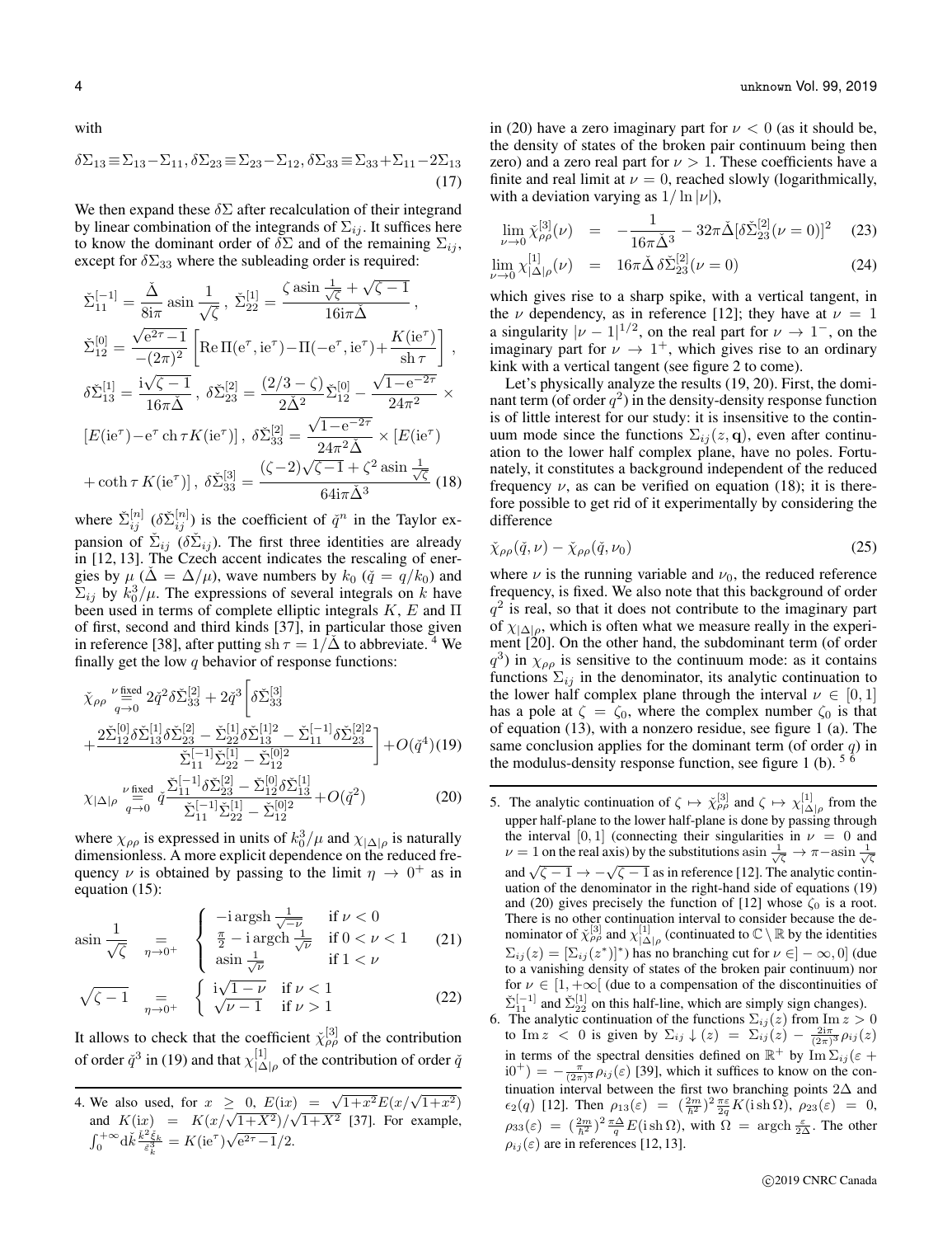

Fig. 1. Complex spectral weight of the continuum mode in the density-density (column a) and modulus-density (column b) response functions, that is the residue  $Z_{\rho\rho}$  or  $Z_{|\Delta|\rho}$  of the analytic continuation of  $\chi_{\rho\rho}(\mathbf{q}, z/\hbar)$  or of  $\chi_{|\Delta|\rho}(\mathbf{q}, z/\hbar)$  from  $\text{Im } z > 0$  to  $\text{Im } z < 0$  (through the interval between their first two singularities on  $\mathbb{R}^+$ ) at the pole  $z_{q}$  (complex energy of the mode), as functions of the wave number q, on the  $\mu > 0$  side of the BEC-BCS crossover (11), for  $\tilde{\Delta} = 1/2$  (line 1) and  $\tilde{\Delta} = 2$ (line 2). The residues were divided by the power of  $q$  ensuring the existence of a finite and non-zero limit at  $q = 0$ . In black: real part; in red: imaginary part. Circles connected by a dotted line: numerical results from general forms (12); the analytic continuation is carried out as in [12, 13] by the method of the spectral densities of reference [39], see our footnote 6. Horizontal dashes: limit at  $q = 0$ , taken from the analytical results (19, 20) continuated as in footnote 5. Czech accent:  $\Delta$  rescaled by  $\mu$  $(\check{\Delta} = \Delta/\mu)$ , q rescaled by  $k_0 = (2m\mu)^{1/2}/\hbar$ ,  $Z_{\rho\rho}$  rescaled by  $k_0^3$ and  $Z_{|\Delta|\rho}$  rescaled by  $\mu$ .

However, the physical measurements take place on the real axis of angular frequencies. So we have plotted  $\tilde{\chi}^{[3]}_{\rho\rho}$  and  $\chi^{[1]}_{\rho\Lambda}$ axis of angular frequencies. So we have proteen  $\chi_{\rho\rho}$  and  $\chi_{|\Delta|\rho}$  as functions of the reduced frequency  $\nu$  on figure 2, for two values of the strength of the interactions. The expected narrow structures should be on the analytic continuation interval  $\nu \in$ [0, 1], above the pole  $\zeta_0$  so close to the vertical green solid line. For  $\Delta = 1/2$ , we are in the favorable case Re  $\zeta_0 \in [0, 1]$ ; now,  $\tilde{\chi}^{[3]}_{\rho\rho}$  exhibits, on the interval  $[0,1]$ , a shoulder-shaped structure with a maximum and a minimum, as well on its real part as on its imaginary part; even better,  $\chi_{1\Delta}^{[1]}$  $\frac{1}{|\Delta|_\rho}$  has a fairly visible peak on its real part over the same interval, even if it is quite far from the line green, and a fairly visible dip on its imaginary part, close to the line. For  $\dot{\Delta} = 2$ , we are in the disadvantageous case  $\text{Re }\zeta_0 < 0$ ; the response functions should therefore keep track of the continuum mode over the interval  $\nu \in [0, 1]$ only through the associated complex resonance wing, and no longer as extrema; unfortunately, the structures observed remain essentially the same as for  $\dot{\Delta} = 1/2$ , which casts doubt on their link with the continuum mode. <sup>7</sup>



Fig. 2. First coefficient sensitive to the continuum mode in the low-wavenumber expansion  $q(19, 20)$  of the density-density (column a, order  $q^3$ ) and modulus-density (column b, order q) response functions, as a function of the reduced frequency  $\nu$  of equation (14), on the  $\mu > 0$  side of the BEC-BCS crossover (11), for  $\tilde{\Delta} = 1/2$  (line 1) and  $\tilde{\Delta} = 2$  (line 2). Black full line: real part; red full line: imaginary part. Vertical dots: positions  $\nu = 0$ and  $\nu = 1$  of the singularities. Green vertical line: reduced real part  $\text{Re}\,\zeta_0$  of the energy of the continuum mode. The extrema indicated by an arrow are a physical mark of the continuum mode on the real frequency axis (see text and figure 3). Czech accent:  $\Delta$  rescaled by  $\mu$ , q rescaled by  $k_0 = (2m\mu)^{1/2}/\hbar$ ,  $\chi_{\rho\rho}(\mathbf{q}, \omega)$ rescaled by  $k_0^3/\mu$ ;  $\chi_{|\Delta|\rho}(\mathbf{q}, \omega)$  is already dimensionless.

To see what really happens, we perform an analytic continuation of the coefficients  $\check{\chi}_{\rho\rho}^{[3]}(\zeta)$  and  $\chi_{|\Lambda}^{[1]}$  $\bigcup_{|\Delta|\rho}^{[1]}(\zeta)$  to the lower complex plane  $\text{Im }\zeta < 0$  as in footnote 5, then we find the position of the extrema of the real part or the imaginary part of these coefficients, that is, their abscissa  $\nu_R$ , on the horizontal line  $\zeta = \nu_R + i\nu_I$  of fixed ordinate  $\nu_I$ , and we finally plot the locus of these extrema when  $\nu_I$  varies in the interval  $\text{Im }\zeta_0, 0$ , see figure 3. This locus is the union of continuous lines (its connected components); some, but not all <sup>8</sup>, converge to the pole  $\zeta_0$ . <sup>9</sup> Any extremum of  $\tilde{\chi}_{\rho\rho}^{[3]}$  or  $\chi_{\vert A}^{[1]}$  $\frac{1}{|\Delta| \rho}$  on

<sup>7.</sup> When  $\text{Re }\zeta_0 < 0$  in general, one should not expect to see any peak or dip associated with the continuum mode in the response functions on the interval  $\nu \in ]-\infty,0[$ . Indeed, this physical interval is separated from the pole by the end of the  $[0, 1]$  cut-off line that had

to be folded back to  $] - \infty$ , 0] to carry out the analytic continuation, the other end being folded back on  $[1, +\infty]$ .

<sup>8.</sup> A line of maxima and a line of minima of Re  $\chi$  (Im  $\chi$ ) can converge to a terminal point where Re  $\partial_{\nu_R}^2 \chi = 0$  (Im  $\partial_{\nu_R}^2 \chi = 0$ ).

<sup>9.</sup> At  $\zeta_0$ , we generally expect to see a line of minima and a line of maxima of the real part and of the imaginary part converge, ie four lines in total. Indeed a meromorphic function  $f(\zeta)$  in the neighborhood of its pole  $\zeta_0$  is equivalent to  $Z/(\zeta - \zeta_0)$ , where Z is the residue. From real and imaginary part decompositions  $Z = a + ib$ ,  $\zeta - \zeta_0 = x + iy$ , and the change of scale  $x = yX$ , where  $y > 0$  is the distance from the horizontal line  $\zeta = \nu_R + i\nu_I$  to the pole, we get  $f(\zeta) \sim y^{-1}(\frac{aX+b}{X^2+1} + i\frac{bX-a}{X^2+1})$ . Now, for all  $u \in \mathbb{R}$ , the function  $X \mapsto (X+u)/(X^2+1)$  has on R a minimum at  $-u - \sqrt{1+u^2}$ and a maximum at  $-u + \sqrt{1 + u^2}$ . So, if  $a \neq 0$  ( $b \neq 0$ ), we see converge to  $\zeta_0$  two lines of extrema of the real (imaginary) part. For  $\tilde{\Delta} = 1/2$ , the line of minima of Re  $\tilde{\chi}_{\rho\rho}^{[3]}$  comes almost horizontally (from the right, with a slope  $\simeq -a/2b$ ) because the residue is almost purely imaginary,  $\overline{\check{Z}_{\rho\rho}} \sim (-0.003 + 0.04i) \check{q}^5$  as we see in figure 1 (a1).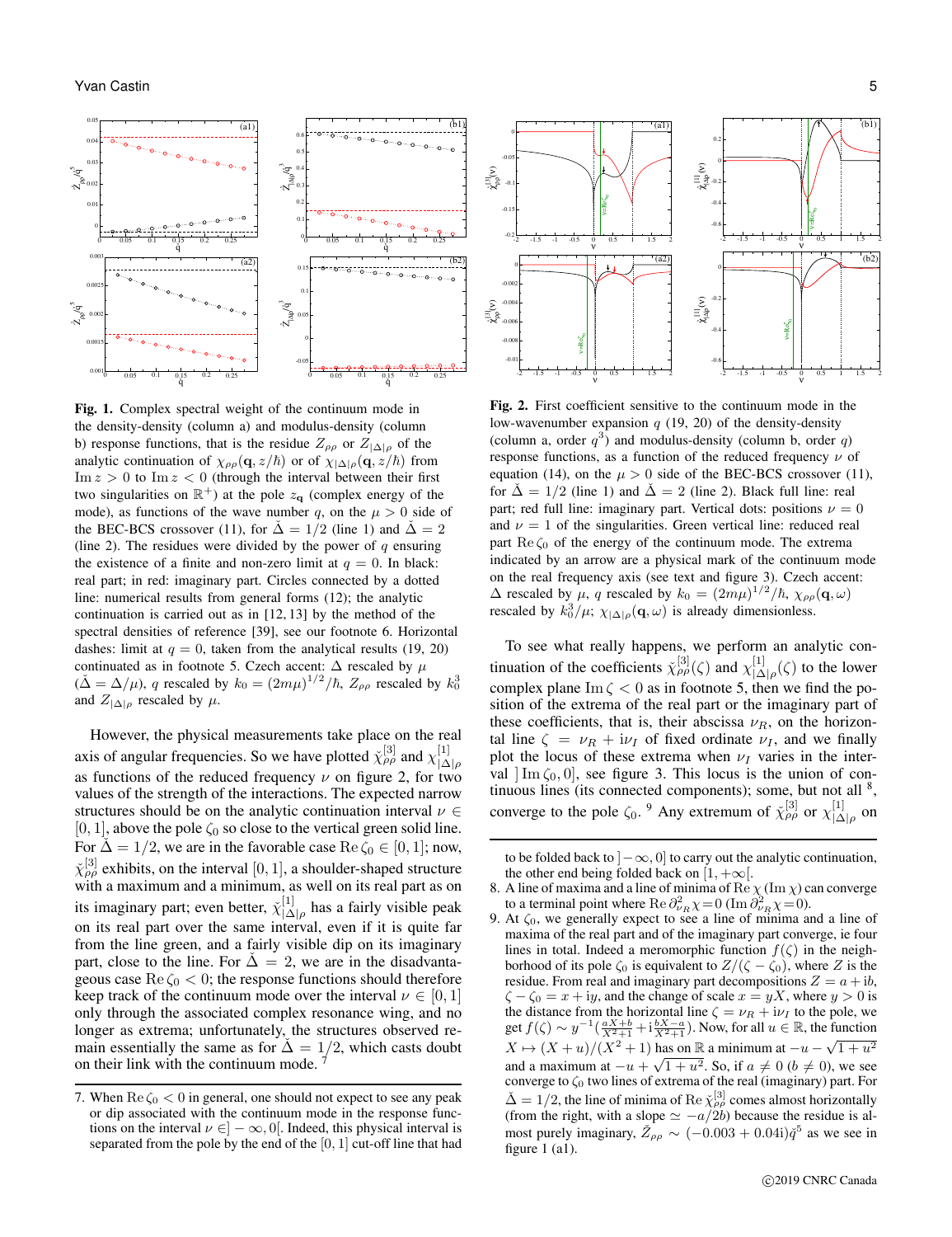

Fig. 3. Locus of the extrema of the functions of the real part  $\nu_R \mapsto \text{Re } \chi^{[n]} \downarrow (\zeta = \nu_R + i\nu_I)$  (in black) and  $\nu_R \mapsto \text{Im } \chi^{[n]} \downarrow (\zeta = \nu_R + i\nu_I)$  (in red) when the imaginary part  $\nu_I$  of  $\zeta$  varies. Here  $\chi^{[n]} \psi(\zeta)$  is the coefficient of  $q^n$  in the low q expansion of the susceptibility  $\chi(\mathbf{q}, \omega)$  at fixed  $\nu$  in (14), see equations (19, 20), analytically continuated from  $\text{Im }\zeta > 0$ to Im  $\zeta$  < 0 through  $\nu \in [0, 1]$  as indicated by the arrow  $\downarrow$  in the notation  $\chi\downarrow$ . Column (a):  $\chi = \chi_{\rho\rho}$  and  $n = 3$ ; column (b):  $\chi = \chi_{|\Delta|\rho}$  and  $n = 1$ . The fermion gas is in the BEC-BCS crossover on the  $\mu > 0$  side:  $\Delta/\mu = 1/2$  (line 1) and  $\Delta/\mu = 2$ (line 2). Full line: the extremum is a maximum. Dashed line: the extremum is a minimum. Blue cross: reduced complex energy  $\zeta_0$ of the continuum mode. Vertical dots: positions  $\nu = 0$  and  $\nu = 1$ of the singularities of  $\chi^{[n]}(\nu)$  on the real axis.

the real axis  $\nu \in ]0,1[$  connected continuously to the pole by one of these lines is undoubtedly a physical mark of the continuum mode, observable in the associated response function; the other extrema on the real axis are not. Hence the verdict on figure 2: for  $\tilde{\Delta} = 1/2$ , only the maximum of Re  $\tilde{\chi}^{[3]}_{\rho\rho}$ , the maximum of Im  $\chi_{\rho\rho}^{[3]}$ , the maximum of Re  $\chi_{|\Lambda}^{[1]}$  $\bigcup_{|\Delta|\rho}^{[1]}$  and the minimum of Im  $\chi_{|\Lambda}^{[1]}$  $\vert_{\Delta\vert\rho}^{^{[1]}}$  on  $\nu\in]0,1[$  are physical marks of the continuum mode; for  $\Delta = 2$ , this is the case only for the maximum of Re  $\tilde{\chi}^{[3]}_{\rho\rho}$ , for the maximum of Im  $\tilde{\chi}^{[3]}_{\rho\rho}$  and the maximum of  ${\rm Re}\,\chi_{\perp\Lambda}^{[1]}$  $\bigcup_{|\Delta|\rho}^{[1]}$  on  $\nu \in ]0,1[$ .

Ultimately, it remains to be seen how well we can extract the position and the spectral weight of the continuum mode from measures of response functions on the reduced frequency interval  $\nu \in [0, 1]$ . To this end, we propose a very simple fit of the susceptibilities  $\chi(\mathbf{q}, \omega)$  by the sum of the contribution of the collective mode pole and a slowly variable affine background describing the broad response of the continuum:

$$
\chi_{|\Delta|\rho}^{[1]}(\nu)|_{\text{fit}} = \frac{A}{\nu - B} + C + D\nu \quad (A, B, C, D \in \mathbb{C}) \tag{26}
$$

taking the example of the modulus-density response limited to its dominant order in  $q$ . The fit function is balanced in its search for precision, since it describes the background with the same number of complex adjustable parameters (C and D) as the resonance  $(A \text{ and } B)$ , that is one parameter more than in reference [12]. The fit is performed on a sub-interval



Fig. 4. Extraction of the complex energy of the continuum mode and its spectral weight by a fit with four complex parameters (26) of the response functions  $\chi(\mathbf{q}, \omega)$  in the BEC-BCS crossover (on the  $\mu > 0$  side). (a) By fitting the coefficient  $\chi^{[1]}_{|\Delta|\rho}(\nu)$  of  $\check{q}$ in the expansion (20) of the modulus-density response function. (b) Idem for the coefficient  $\tilde{\chi}_{\rho\rho}^{[3]}(\nu)$  of  $\tilde{q}^3$  in (19). In black (red): real (imaginary) part of the coefficient  $\zeta_0$  in the quadratic start (13) of the complex energy. In green: spectral weight  $\Pi_0$  of the mode in the considered response function (this is the residue modulus of the analytic continuation of  $\tilde{\chi}^{[n]}$  at  $\zeta_0$ , so that  $\Pi_0 = \lim_{\tilde{q}\to 0} \tilde{\Delta} |\tilde{Z}_{|\Delta|\rho}| / \tilde{q}^3$  in (a) and  $\Pi_0 = \lim_{\tilde{q}\to 0} \tilde{\Delta} |\tilde{Z}_{\rho\rho}| / \tilde{q}^5$ in (b), where the  $\check{Z}$  are those of figure 1). Full line: exact values. Dashed line: values taken from the fit on the reduced frequency interval  $\nu \in [1/10, 9/10]$ . Dotted line: same for  $\nu \in [1/5, 4/5]$ . The fit interval was discretized at 60 equally spaced points. Note the factor 100 on  $\Pi_0$  in (b).

 $[\nu_1, \nu_2]$  of  $[0, 1]$  in order to avoid the singularities at the boundaries. The result is very encouraging for the modulus-density response, see figure 4 (a): we obtain a good approximation of the complex energy and the spectral weight of the mode, even for  $\Delta > 1.21$  where  $\text{Re }\zeta_0 < 0$  and where the pole is no longer below the analytic continuation (and measurement) interval  $\nu \in [0, 1]$ . On the other hand, the result is bad for the densitydensity response, see figure 4 (b), except perhaps for the width of the resonance. To understand this difference in success according to the observable  $|\Delta|$  or  $\rho$ , we have calculated the relative height  $h_{rel}$  of the contribution of the resonance above the background. <sup>10</sup> For  $\tilde{\Delta}$  < 2, we always find that  $h_{\text{rel}} > 1$ for the modulus of the order parameter, but that  $h_{rel} < 1$  for the density. For example, for  $\Delta = 1/2$ ,  $h_{\text{rel}}^{|\Delta|\rho} \simeq 1.8$  while  $h_{\text{rel}}^{\rho \rho} \simeq 0.37$ . The problem is that the complex resonance does not emerge from the background enough in the density-density response. This problem becomes prohibitive in the low interaction limit, where  $h_{rel}^{\rho\rho} \rightarrow 0$ , while it does not arise for the modulus, since  $h_{rel}^{|\Delta|\rho} \rightarrow 2.338...$  for  $\nu_1 < \text{Re }\zeta_0$ , see section 4.

## **4. In the BCS limit of weak interaction**

The weakly attractive regime  $k_F a \rightarrow 0^-$ , although not very relevant for cold atom experiments, has some theoretical interest: it is indeed there that the used BCS theory is most quantitative and most reliable. A clever way to take the continuous

<sup>10.</sup> For a given function  $\chi(\nu)$ , we define the background by  $F(\nu) =$  $\chi(\nu) - Z_0/(\nu - \zeta_0)$ ,  $\zeta_0$  being the pole of the analytic continuation of  $\chi$  to the lower complex half-plane and  $Z_0$  the associated residue. Then  $h_{rel} = |Z_0/(\nu_0 - \zeta_0)|/|F(\nu_0)|$  with  $\nu_0 = \max(\nu_1, \text{Re }\zeta_0).$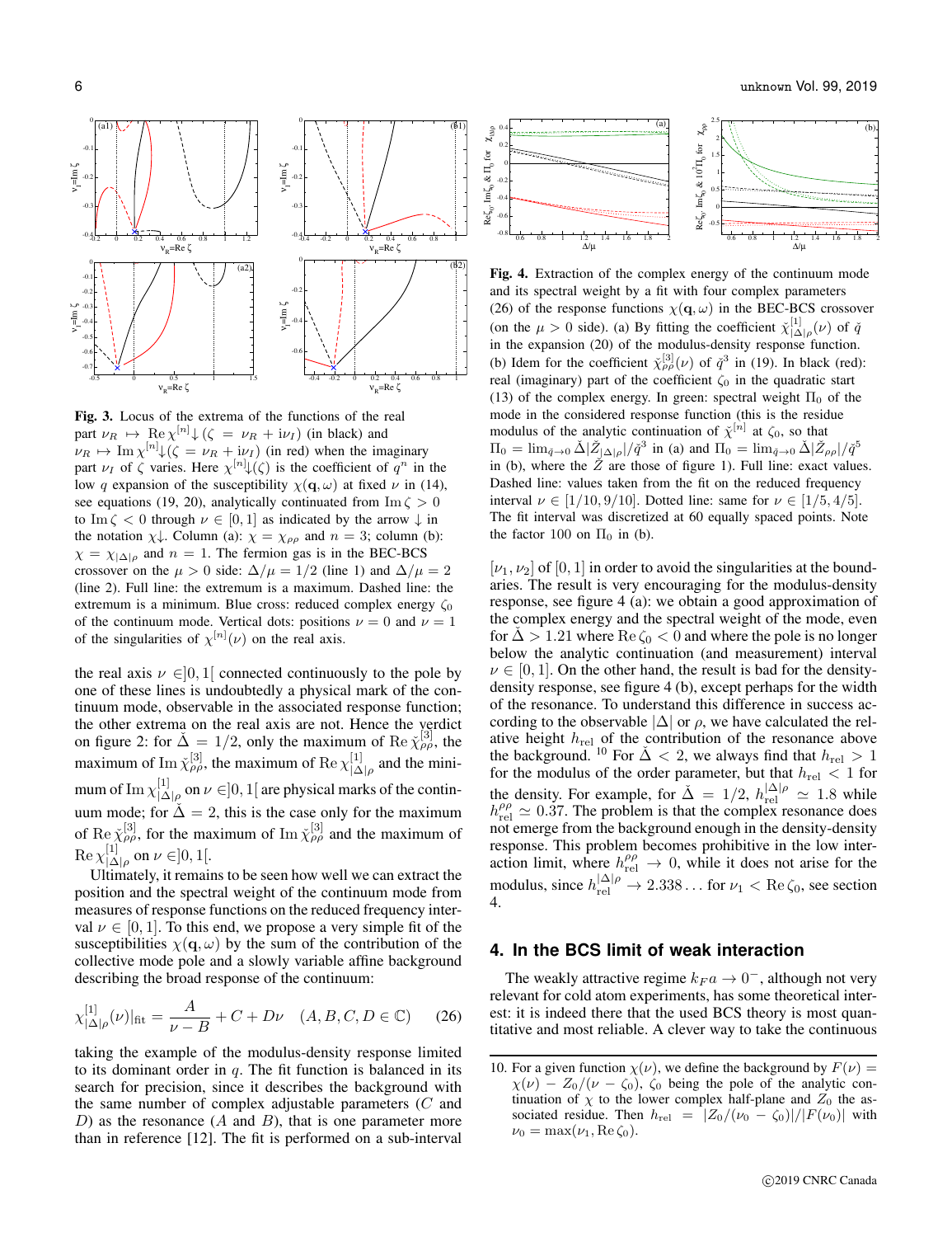limit of our lattice model corresponds to the chain of inequalities  $0 < -a \ll b \ll 1/k_F$ : we can continue to replace the integration domain  $\mathcal{D}$  by  $\mathbb{R}^3$  in the definition of  $\Sigma_{ij}$ , but as  $|a|/b \ll 1$ , the interaction between fermions is now in Born's regime of scattering theory, so that  $g_0$  can be approximated by  $g$  in the matrix  $(8)$ ,

$$
g_0 \to g \tag{27}
$$

and the mean-field Hartree shift does not vanish in the BCS spectrum, with  $\xi_{\mathbf{k}} = E_{\mathbf{k}} - \mu + \rho g/2$ . At order one in  $k_F a$ , the equation of state of the gas at zero temperature contains precisely this Hartree term,  $\mu = \varepsilon_F + \rho g/2$ ; the corresponding BCS spectrum is simply  $\varepsilon_{\mathbf{k}} = [(E_{\mathbf{k}} - \varepsilon_F)^2 + \Delta^2]^{1/2}$ , in agreement with reference [11], and reaches its minimum at the wave number  $k_0 = k_F$ .

The expressions (12) of the response functions obtained for  $g_0 = 0$  are no longer sufficient. We recalculate them starting from the general expressions (9, 10) and by doing the substitution (27). Proceeding as in footnote 2, we get  $11$ 

$$
\chi_{\rho\rho} = \frac{2 \begin{vmatrix} \Sigma_{11} & \Sigma_{12} & \Sigma_{13} \\ \Sigma_{12} & \Sigma_{22} & \Sigma_{23} \\ \Sigma_{13} & \Sigma_{23} & \Sigma_{33} \end{vmatrix}}{\det M}, \quad \chi_{|\Delta|\rho} = \frac{\begin{vmatrix} \Sigma_{11} & \Sigma_{13} \\ \Sigma_{12} & \Sigma_{23} \end{vmatrix}}{\det M}
$$
(28)

implying that the  $\chi$  are taken at  $(\mathbf{q}, \omega)$  and the  $\Sigma_{ij}$  are taken at  $(z = \hbar \omega + i0^+, \mathbf{q})$ . Now, the determinant det M is a linear function of the third column vector of  $M$ , so that

$$
\det M = \begin{vmatrix} \Sigma_{11} & \Sigma_{12} \\ \Sigma_{12} & \Sigma_{22} \end{vmatrix} - g \begin{vmatrix} \Sigma_{11} & \Sigma_{12} & \Sigma_{13} \\ \Sigma_{12} & \Sigma_{22} & \Sigma_{23} \\ \Sigma_{13} & \Sigma_{23} & \Sigma_{33} \end{vmatrix}
$$
 (29)

By dividing (28) up and down by the first term in the righthand side of (29), we recover the susceptibilities (12) obtained for  $g_0 = 0$ , which we note  $\chi^{g_0=0}$ , and which therefore allow us to write very simply the sought susceptibilities at nonzero  $g_0 = g$ :

$$
\chi_{\rho\rho} = \frac{\chi_{\rho\rho}^{g_0=0}}{1 - \frac{g}{2}\chi_{\rho\rho}^{g_0=0}}, \quad \chi_{|\Delta|\rho} = \frac{\chi_{|\Delta|\rho}^{g_0=0}}{1 - \frac{g}{2}\chi_{\rho\rho}^{g_0=0}} \tag{30}
$$

The forms (30) are typical of the theory of the RPA [40], to which our linearized time-dependent BCS theory is equivalent up to incoming quantum fluctuations [35]. Such forms (but not the explicit expressions we give) already appear in references [25, 26].

It is therefore easy to resume the study of the response functions in the vicinity of the continuum mode at low-wavenumber, by making q tend to zero at fixed reduced frequency  $\nu$  as in (14). Since  $\chi_{\rho\rho}^{g_0=0}(\mathbf{q},\omega)$  then changes to second order in q, the denominators in (30) can be approximated by 1 and the results (19, 20) are transposed directly. Remarkably, the whole discussion at low  $q$  in the section 3 is actually independent of the

precise value of  $g_0$  and also applies to the case  $g_0 = g$ , excepted of course for the value of the function  $\xi_{\mathbf{k}}$  and the BCS spectrum  $\varepsilon_k$ , as well as the position  $k_0$  of its minimum.

In this limit  $k_F a \rightarrow 0^-$ , the equilibrium order parameter tends exponentially to zero,  $\Delta/\varepsilon_F \sim 8e^{-2} \exp(-\pi/2k_F|a|)$ according to the BCS theory [41]. This greatly simplifies our results. Let us give the coefficient of  $\check{q}^3$  and  $\check{q}$  in the Taylor expansions (19, 20) of the response functions to the dominant order in  $\Delta$ : <sup>12</sup>

$$
\tilde{\chi}_{\rho\rho}^{[3]}(\nu) \underset{\tilde{\Delta}\to 0}{\sim} \frac{(\zeta - 2)\sqrt{\zeta - 1} + \zeta^2 \operatorname{asin} \frac{1}{\sqrt{\zeta}} - \frac{2(\zeta - 1)}{\operatorname{asin} \frac{1}{\sqrt{\zeta}}}}{32i\pi\tilde{\Delta}^3} \tag{31}
$$

$$
\tilde{\chi}_{|\Delta|\rho}^{[1]}(\nu) \underset{\tilde{\Delta}\to 0}{\sim} \frac{2}{i\pi} \left[ \frac{1+\zeta\ln\frac{\tilde{\Delta}}{8\mathrm{e}}}{\zeta\sin\frac{1}{\sqrt{\zeta}} + \sqrt{\zeta - 1}} - \frac{\frac{1}{2}\ln\frac{\tilde{\Delta}}{8\mathrm{e}}}{\mathrm{asin}\frac{1}{\sqrt{\zeta}}} \right] \tag{32}
$$

where the energies are this time in units of  $\varepsilon_F$  ( $\Delta = \Delta/\varepsilon_F$ ) and the wave numbers in units of  $k_0 = k_F$  ( $\check{q} = q/k_F$ ). At this order, unlike the modulus response, the density response no longer has a pole in its analytic continuation, so it bears no trace of the continuum mode  $13$ ; moreover, on the open interval  $\nu \in ]0,1[$ , its real (imaginary) part is a purely increasing (decreasing) function of  $\nu$ , with no extremum, in contrast with figure  $2$  (a1).

### **5. Conclusion**

At zero temperature, in the time-dependent BCS approximation, we calculated the linear response of a superfluid gas of spin  $1/2$  fermions to a Bragg excitation of wave vector  $q$ and angular frequency  $\omega$ , which is a well known excitation technique in cold atom experiments. For a chemical potential  $\mu > 0$ , we investigated this response analytically within the low wavenumber limit  $q \to 0$ , the deviation of  $\hbar \omega$  from the edge 2 $\Delta$  of the broken pair continuum being scaled  $\propto q^2$ as the one of the complex energy  $z_{q}$  of the still unobserved continuum mode. In the BEC-BCS crossover where the order parameter  $\Delta$  is comparable to  $\mu$ , the continuum mode causes frequency peaks or dips in the density and modulus response functions of the order parameter. A simple fit of these functions by the sum of a complex resonance and a frequency-affine background makes it possible to estimate the complex energy  $z<sub>q</sub>$  and the spectral weight of the mode, with a good precision for the response in modulus, even when  $\text{Re } z_{q} < 2\Delta$  so that the mode is not below the interval of analytic continuation (in the theory) and measurement (in the experiment). This augurs an upcoming observation.

<sup>11.</sup> In Cramer's 3× 3 determinant in the numerator of  $\chi_{|\Delta|\rho}$ , we add to the third column the second column multiplied by  $g$  to reduce it to a  $2 \times 2$  determinant.

<sup>12.</sup> We use section 4.6.3 of reference [13] for  $\Sigma_{12}$  and the known expansion of elliptic integrals for the rest. Expansions (19, 20) assume that  $q\xi \ll 1$  so  $\check{q} \ll \Delta$ , hence the order of the limits  $q \to 0$  then  $\Delta \to 0$ .

<sup>13.</sup> We must expand  $\tilde{\chi}^{[3]}_{\rho\rho}(\zeta)$  to the order  $\tilde{\Delta}^{-1}$  to find a pole in its analytic continuation, of residue  $\zeta_0^{(0)}(1 +$  $\zeta_0^{(0)} \ln \frac{\check{\Delta}}{8e}$ <sup>2</sup>/(2i $\pi^3 \check{\Delta} \sqrt{\zeta_0^{(0)} - 1}$ ) with  $\zeta_0^{(0)} \simeq 0.2369 - 0.2956$ i.